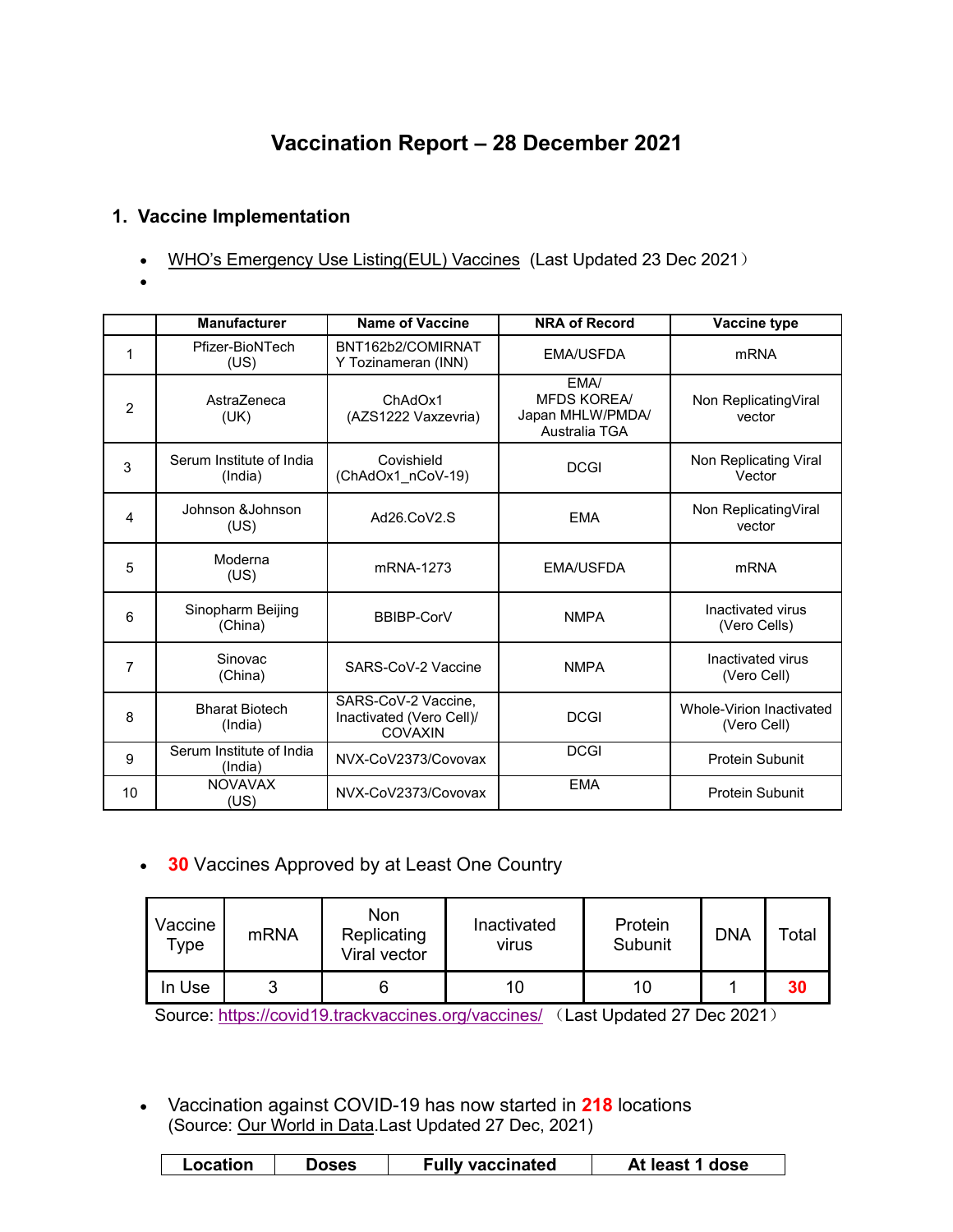|           | aiven        | (% of population) | (% of population) |
|-----------|--------------|-------------------|-------------------|
| Worldwide | 9.02 billion | 3.81 billion      | 4.52 billion      |
|           |              | $(48.44\%)$       | (44%).<br>(57     |

About this data:

a: This data changes rapidly and might not reflect doses still being reported. It may differ from other sites & sources.

b: Where data for full vaccinations is available, it shows how many people have received at least 1 dose and how many people have been fully vaccinated (which may require more than 1 dose).Where data for full vaccinations isn't available, the data shows the total number of vaccine doses given to people. Since some vaccines require more than 1 dose, the number of fully vaccinated people is likely lower.

c: It only has full vaccination totals in some locations.

Share of people vaccinated against COVID-19, Dec 27, 2021 Share of people fully vaccinated against COVID-19 Share of people only partly vaccinated against COVID-19



Source: Official data collated by Our World in Data<br>Note: Alternative definitions of a full vaccination, e.g. having been infected with SARS-CoV-2 and having 1 dose of a 2-dose protocol, are<br>ignored to maximize comparabili

CC BY

Our World<br>in Data



Share of the population fully vaccinated against COVID-19, Dec 27, 2021 Dial number of people who received all doses prescribed by the initial vaccination protocol, divided by the total<br>population of the country.

ur vvon<br>in Data

Source: Official data collated by Our World in Data - Last updated 28 December 2021, 07:30 (London time) but the intervention and contained the contained and the state of the state of the contained the state of a 2-dose protocol, are ignored to maximize comparability between countries.<br>In the state of the state of a full vacc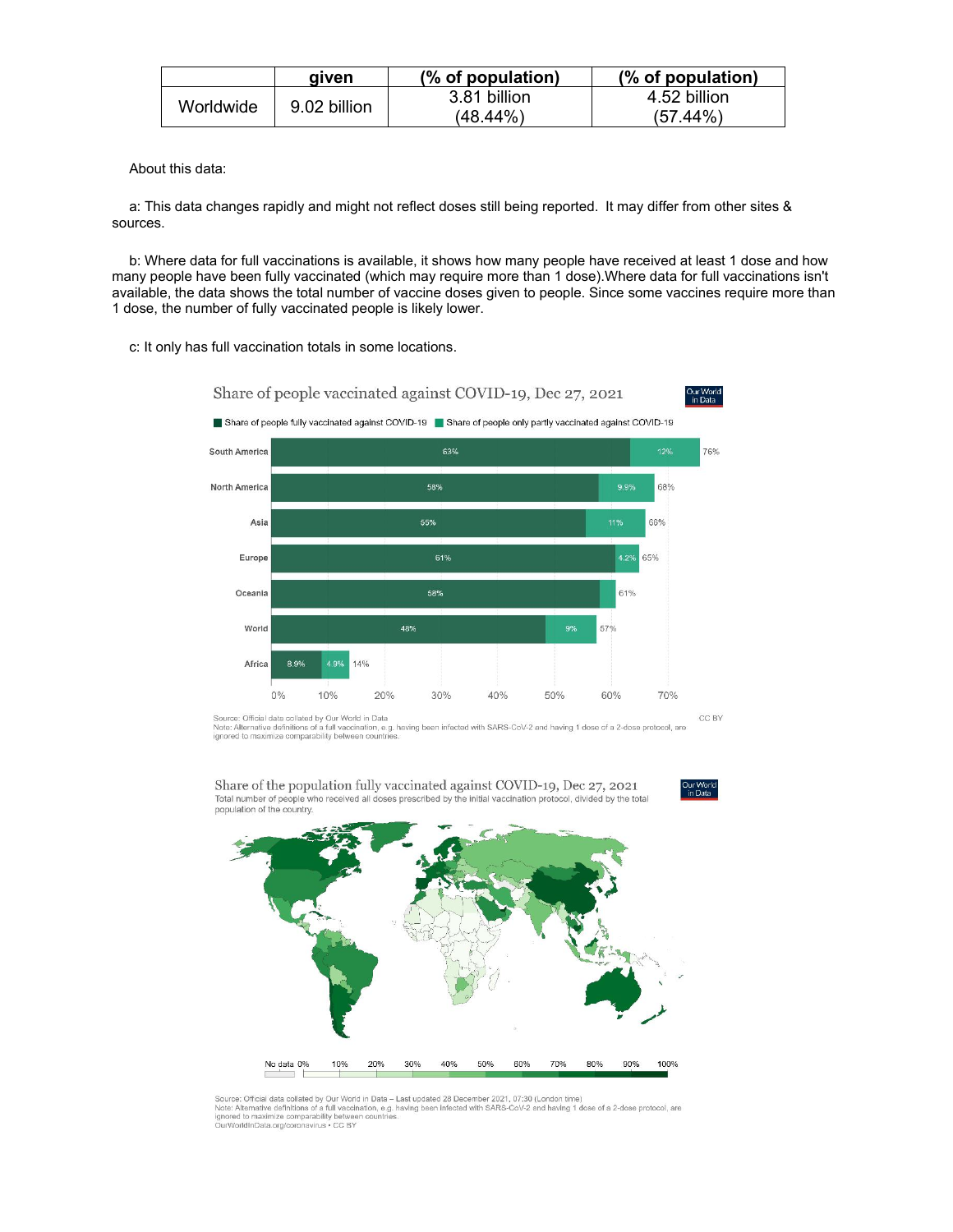

Source: Oxford COVID-19 Government Response Tracker, Blavatnik School of Government, University of Oxford – Last updated 28 December<br>2021, 08:50 (London time)<br>OurWorldInData.org/coronavirus • CC BY

## **2. Vaccine effectiveness against symptomatic infection for Alpha and Delta variants**

| <b>Vaccine Status</b>                   | <b>Vaccine Effectiveness</b>                                                                       |                                                                                                                                                                                  |  |  |
|-----------------------------------------|----------------------------------------------------------------------------------------------------|----------------------------------------------------------------------------------------------------------------------------------------------------------------------------------|--|--|
|                                         | Alpha                                                                                              | <b>Delta</b>                                                                                                                                                                     |  |  |
| 1 Dose (BNT162b2 or<br>ChAdOx1 nCoV-19) | 48.7% (95%CI: 45.5-51.7%) <sup>1</sup><br>66%(BNT162b2) <sup>4</sup><br>64% (ChAdOx1) <sup>4</sup> | 30.7% (95%Cl: 25.2-35.7%) <sup>1</sup><br>56%(BNT162b2) <sup>4</sup><br>$67\%$ (ChAdOx1) <sup>4</sup><br>82% (95% CI:73- 91%) <sup>7</sup>                                       |  |  |
| 1 Dose (mRNA-1273)                      | 83% <sup>4</sup>                                                                                   | 72% <sup>4</sup>                                                                                                                                                                 |  |  |
| 1 Dose(Sinopharm or<br>Sinovac)         | Unknown                                                                                            | 13.8%, $(95\%$ CI: -60.2-54.8%) <sup>3</sup>                                                                                                                                     |  |  |
| 2 Doses (BNT162b2)                      | 93.7% (95%CI: 91.6-95.3) <sup>1</sup><br>76% (95%CI: 69-81%) <sup>2</sup><br>89% <sup>4</sup>      | 88% (95%CI: 85.3-90.1%) <sup>1</sup><br>42% (95% CI: 13-62%) <sup>2</sup><br>$87\%$ <sup>4</sup><br>93%(95% CI: 88-97%/12-18Y) <sup>5</sup><br>93% (95% CI: 88-97%) <sup>7</sup> |  |  |
| 2 Doses (ChAdOx1 nCoV-<br>19)           | 74.5% (95%CI: 68.4-79.4%) <sup>1</sup>                                                             | 67.0% (95%CI: 61.3-71.8%) <sup>1</sup>                                                                                                                                           |  |  |
| 2 Doses (mRNA-1273)                     | 86%, (95%CI: 81-90.6%) <sup>2</sup>                                                                | 76%, (95% CI: 58-87%) <sup>2</sup>                                                                                                                                               |  |  |
| 2 Doses(Sinopharm or<br>Sinovac)        | Unknown                                                                                            | 59.0%, (95%CI: 16.0-81.6%) <sup>3</sup>                                                                                                                                          |  |  |
| 3 Doses (BNT162b2)                      | <b>Unknown</b>                                                                                     | $95.33\%$ (SD 6.44) <sup>6</sup>                                                                                                                                                 |  |  |

#### References:

- 1) [Effectiveness](https://www.nejm.org/doi/pdf/10.1056/NEJMoa2108891?articleTools=true) of Covid-19 Vaccines against the B.1.617.2 (Delta) Variant
- 2) Comparison of two [highly-effective](https://www.medrxiv.org/content/10.1101/2021.08.06.21261707v1.full.pdf) mRNA vaccines for COVID-19 during periods of Alpha and Delta variant prevalence
- 3) Efficacy of inactivated [SARS-CoV-2](https://www.tandfonline.com/doi/full/10.1080/22221751.2021.1969291) vaccines against the Delta variant infection in Guangzhou: A test-negative case-control real-world study
- 4) [Effectiveness](https://www.medrxiv.org/content/10.1101/2021.06.28.21259420v2.full.pdf) of COVID-19 vaccines against variants of concern in Ontario, Canada